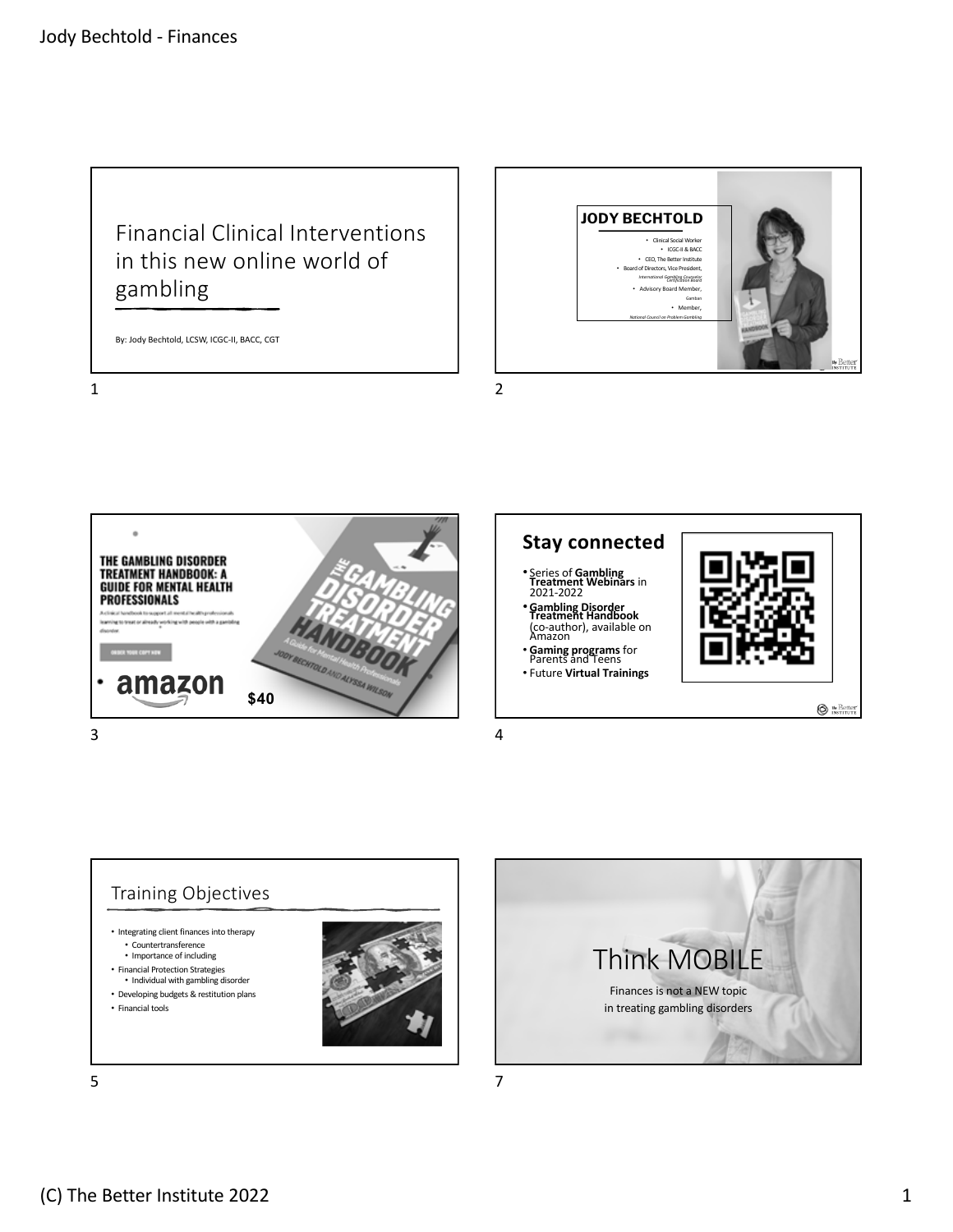









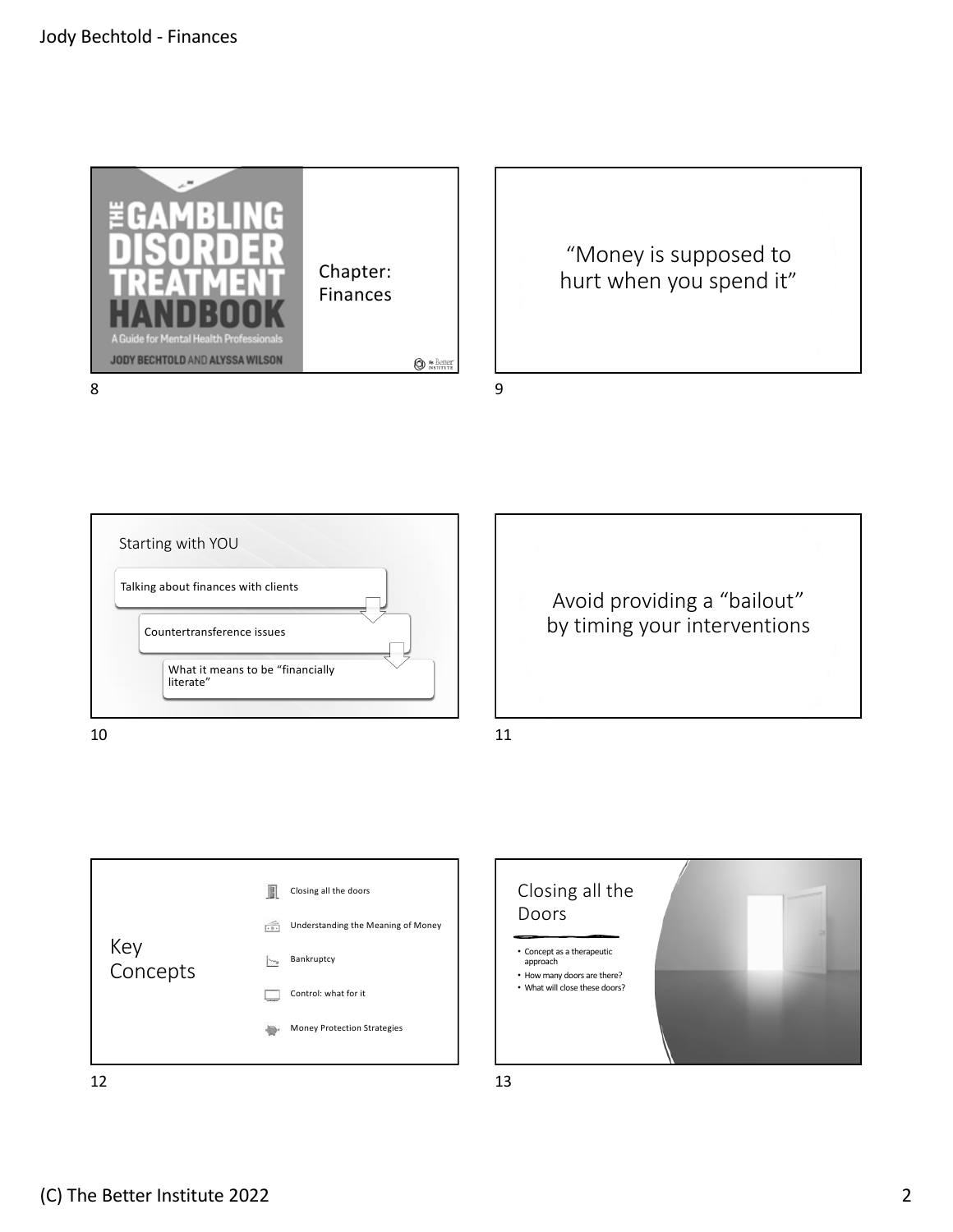









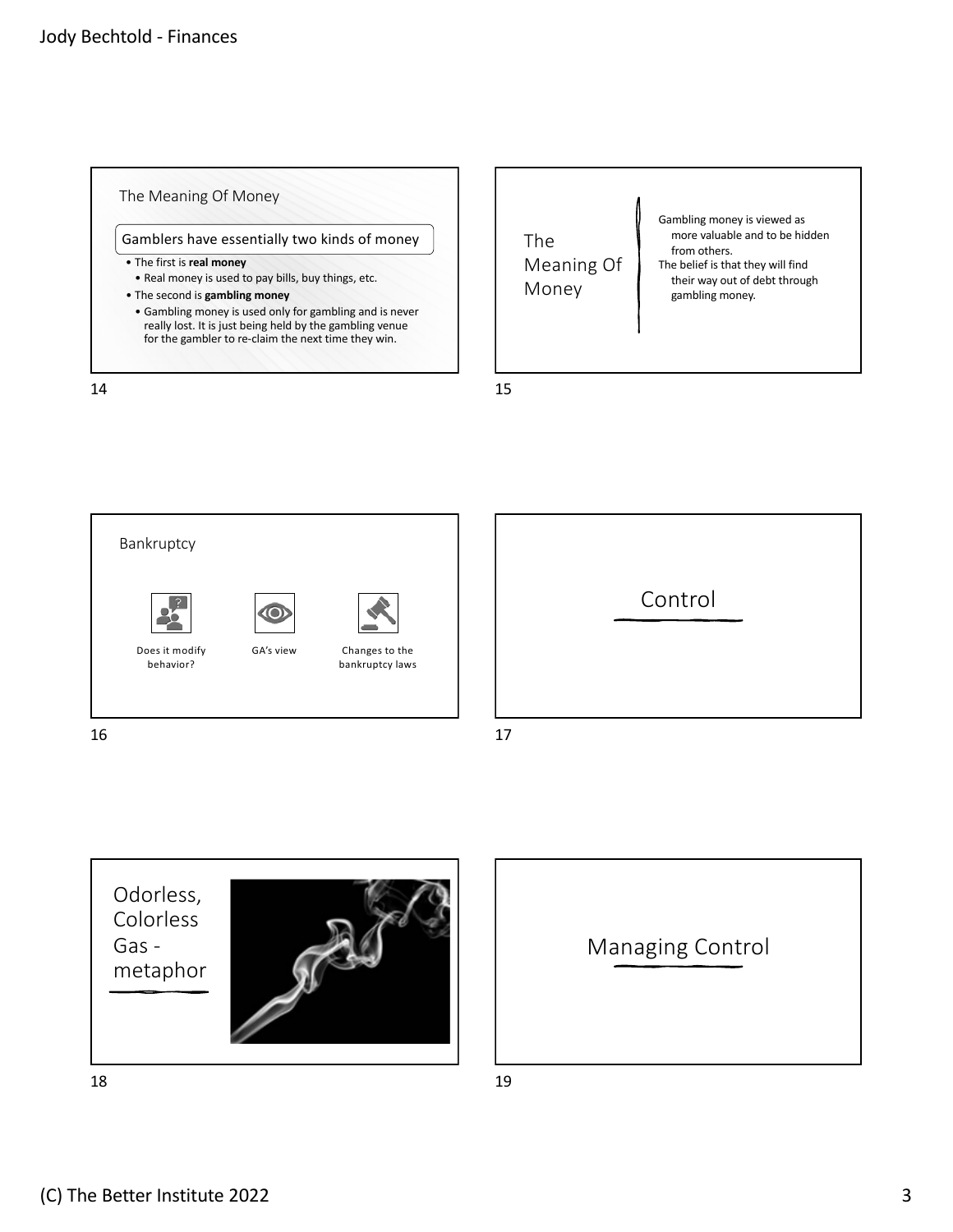







24



Person with Gambling Disorder 26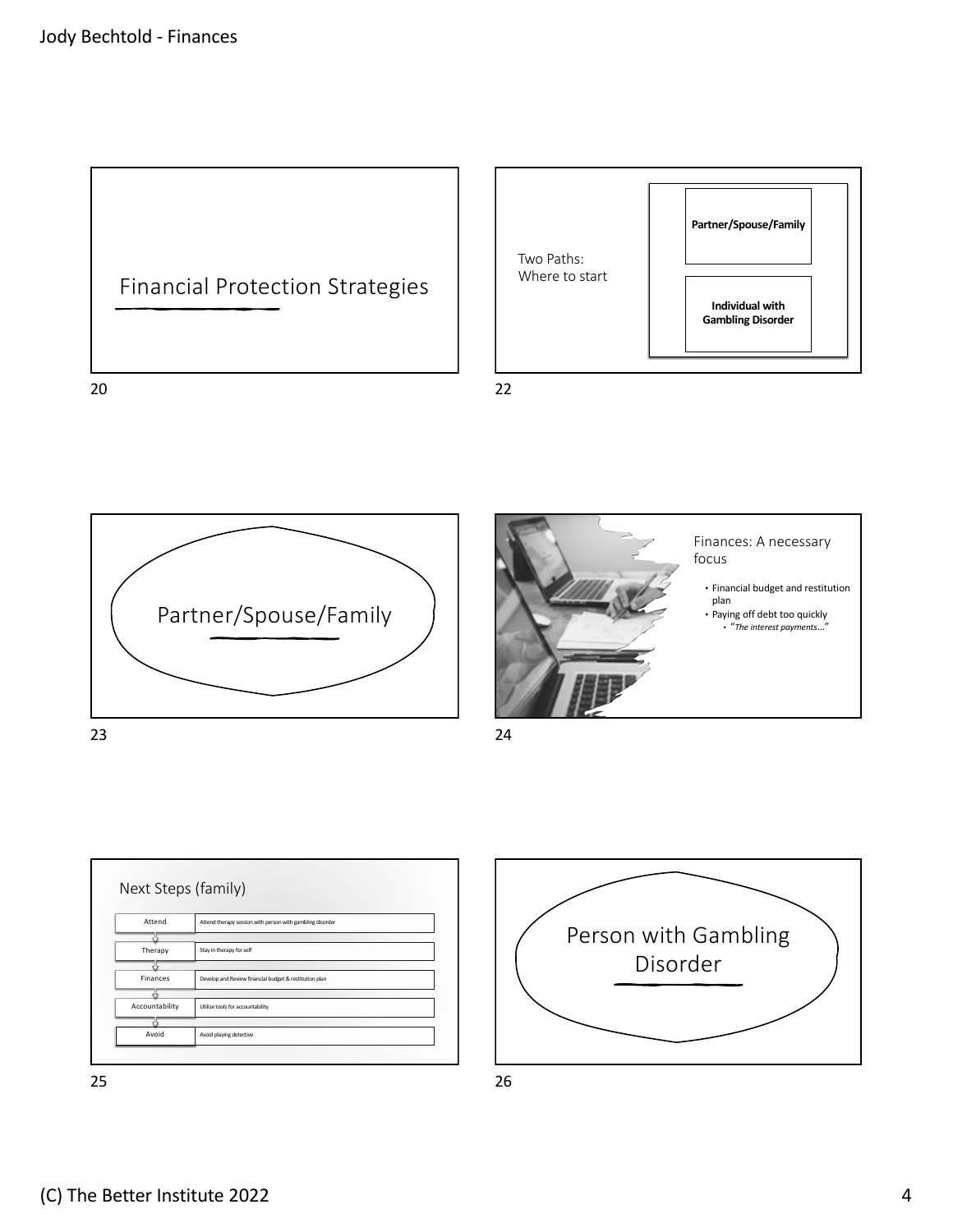3 Main Doors • Time • **Access** • **Money** 27

Review all the Doors • What are all the doors that provide **access for money** to gamble? • How can we **close** all the doors? • *Issues to consider:* • Gender • Safety issues • Family dynamics • Cultural issues • Technology • Generational characteristics 28



29

Control (again)

Where does it show up?

How does it show up?

Bring awareness and give it a name

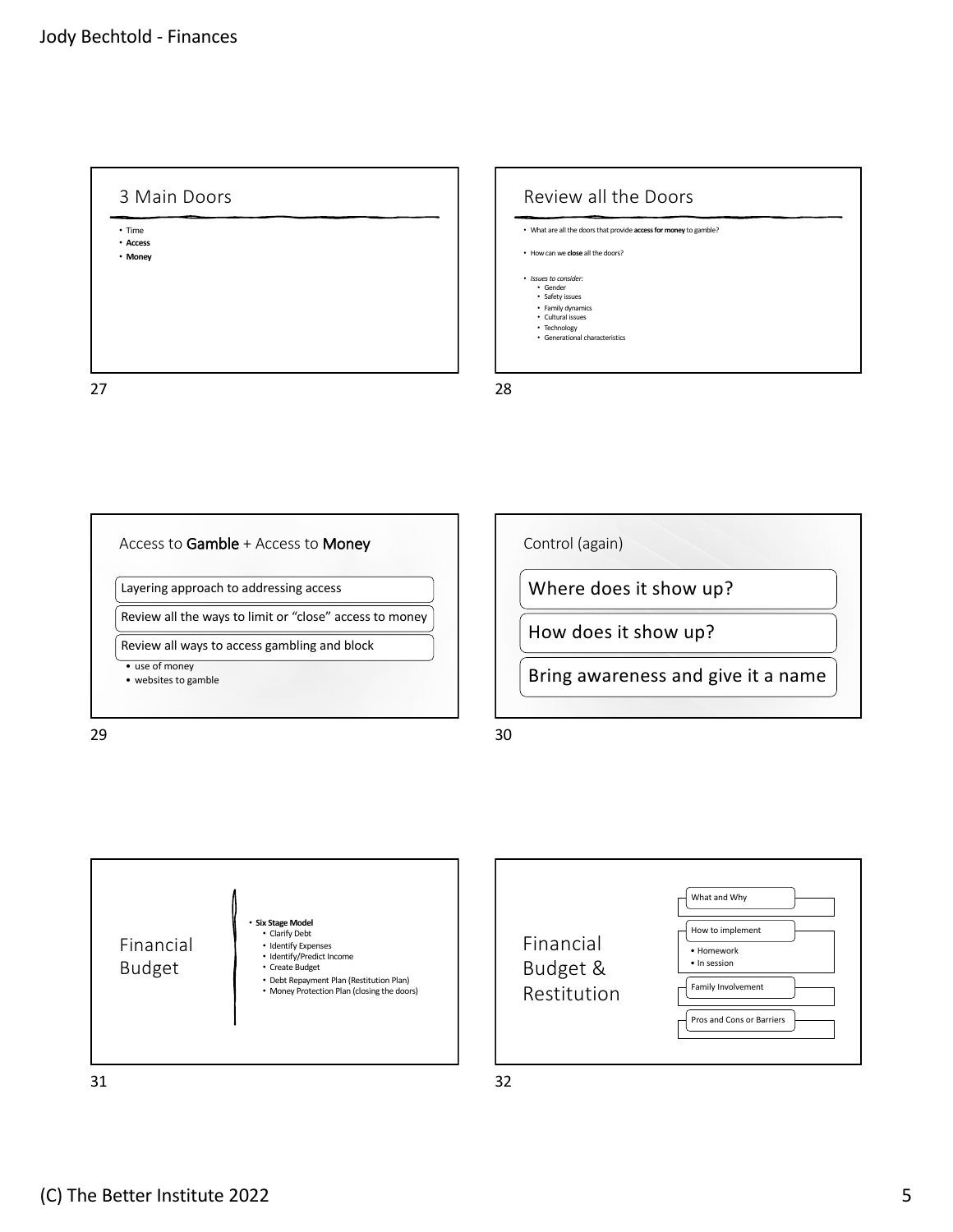









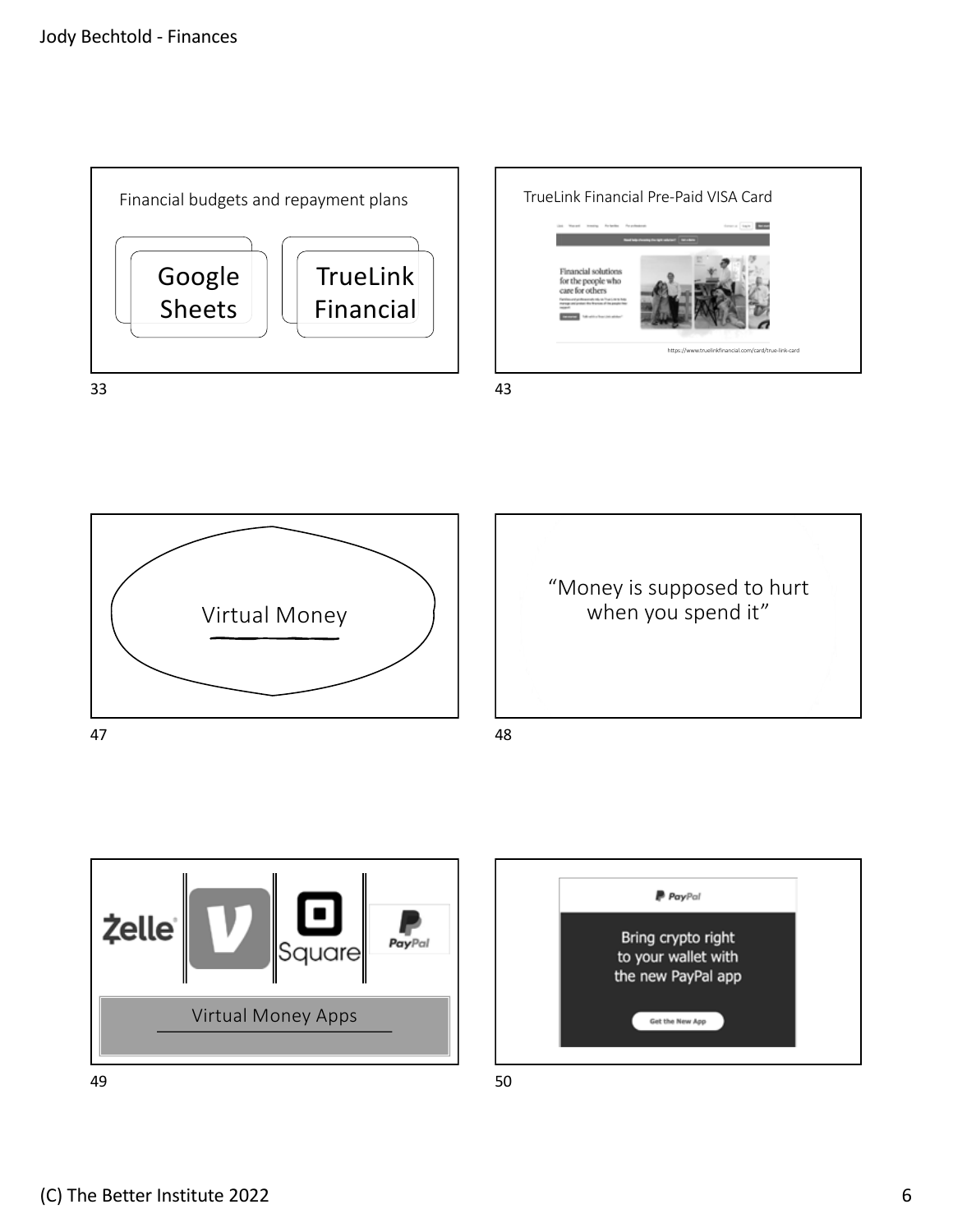



**DRAFT** Where to Buy = How to Use = Help Find a DraftKings Gift Card and get in the game. Buy a DraftKings Gift Card at a co DRAFT<br>KINGS z B **Real** 53



54